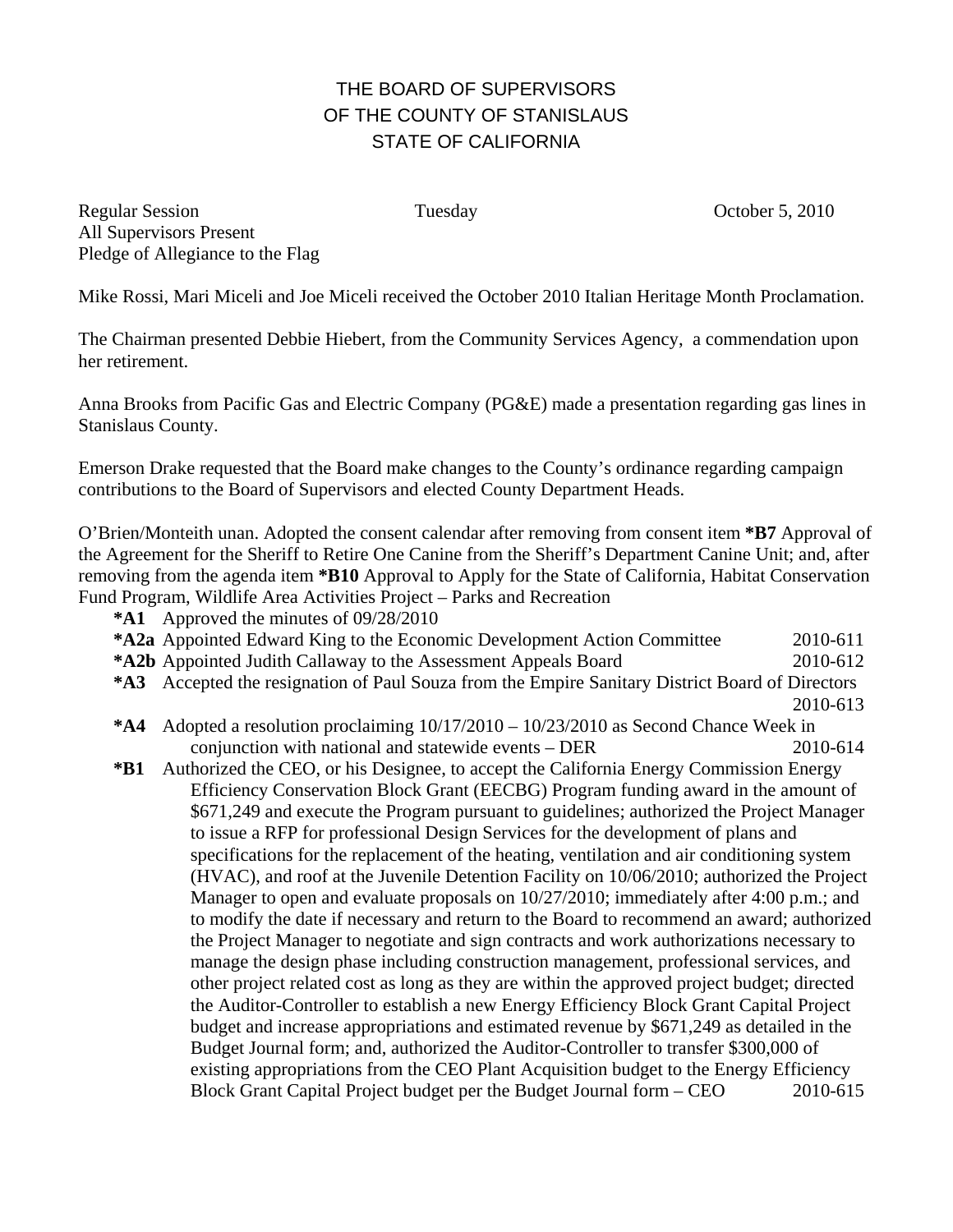- **\*B2** Accepted the seventh update on the status of the Immediate Action Plan to secure the Men's Honor Farm in accordance with Public Contract Code §22050 for the abatement, demolition and clean-up of the destroyed barracks – CEO 2010-616
- **\*B3** Approved the provisions contained in the tentative labor agreement reached between the County and the Stanislaus County Deputy Probation Officers' Association representing the Deputy Probation Officers' Bargaining Unit; and, authorized the Chairman and all parties to sign the agreement when finalized – CEO 2010-617
- **\*B4** Authorized the expenditure of Public Facility Fees to purchase collection materials such as books, DVDs, audiovisual and other materials for the Stanislaus County Library; and, directed the Auditor-Controller to increase appropriations and estimated revenue in the Library budget unit in the amount of \$200,000 through a transfer from Public Facility Fees – Library 2010-618
- **\*B5** Approved a resolution of intent to participate in the Great California ShakeOut Annual Statewide Earthquake Drill and work towards becoming a safer community – OES

- **\*B6** Approved the Agreement for Participation in the Stanislaus Operational Area Organization between Stanislaus County and the nine incorporated Cities; and, authorized the Chairman to sign the agreement  $-$  OES 2010-620
- **\*B8** Accepted the report on Tobacco Securitization Funds and recommended actions by the County Treasurer; and, authorized the County Treasurer to make investments including funds from the Tobacco Securitization Funds pursuant to Government Code Section 53607 – T/TC 2010-621

- **\*B9** Accepted the Stanislaus County Treasury Pool's August 2010 Monthly Investment Report as prepared by the Stanislaus County Treasurer-Tax Collector's Office and reviewed for conformity with the Stanislaus County Treasury Pool Investment Policy by the Treasurer-Tax Collector and has been distributed to the Stanislaus County Treasury Pool Oversight Committee; and, authorized the Chairman of the Board to sign on behalf of the Board that the report has been reviewed and accepted  $- T/TC$  2010-622
- **\*B11** Authorized the CEO to sign the Memorandum of Agreement with the Paradise South Weed and Seed Steering Committee to provide the Targeted Technology Training (computer skills) classes in the targeted Weed and Seed area during FY 2010-2011 – CEO

- **\*C1** Authorized the purchase of two (2) 2011 Mighty Sweep MS2003KO Self-Propelled Broom Vehicles from Geffs Manufacturing, Inc. in the amount of \$121,888.58; and, authorized the Purchasing Agent/General Services Agency Director to purchase the equipment – PW 2010-624
- **\*C2** Approved the subcontractor substitution request received from Bond Blacktop, Inc. to substitute their subcontractor Rodgers Construction & Engineering for the ARRA Hughson Sphere of Influence (SOI) Cape Seal project; and, designated the Director of Public Works to act as the County's duly authorized officer per §4107(a) of the Public Contract Code, for all future subcontractor substitution requests on Public Works projects – PW 2010-625
- **\*C3** Awarded a contract in the amount of \$1,151,743.11 to Pape Machinery for the purchase of two (2) 2011 John Deere 670G Interim Tier 4 Motor Graders, two (2) 2011 John Deere 644K Interim Tier 4 Loaders 4 Yd, one (1) 2011 John Deere 644K Interim Tier 4 Loader 3Yd with hooks, and one (1) 2011 John Deere 410J Tier 3 Backhoe; and, authorized the Purchasing Agent/General Services Agency Director to sign the contract with Pape Machinery – PW 2010-626
- **\*C4** Approved the transfer of title to the City of Hughson, of the Stanislaus County owned Assessor's Parcel Numbers (APN's) 018-072-036 and 018-073-016 located within the City

2010-619

2010-623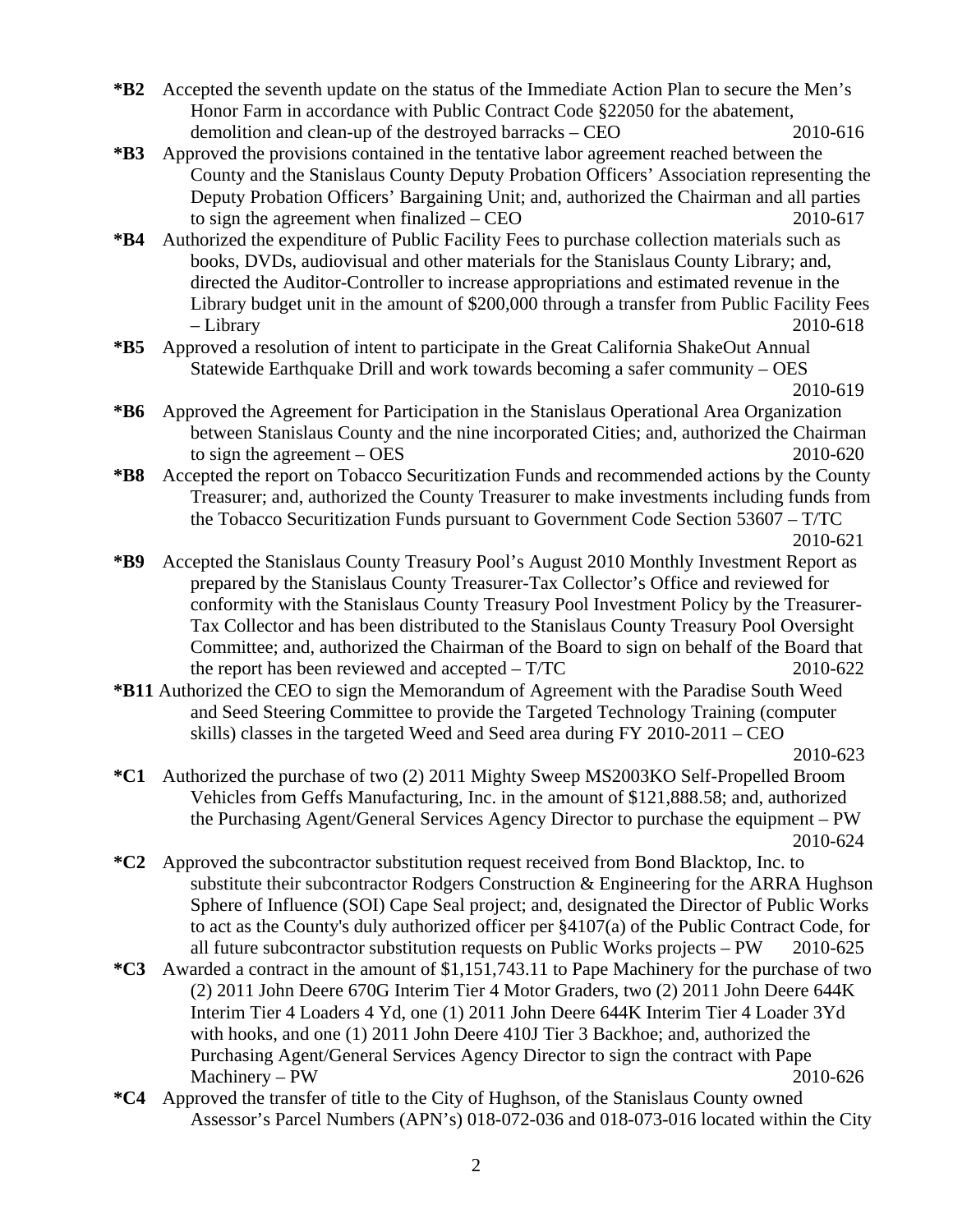of Hughson; and, authorized the Chairman to sign the Grant Deed transferring title of these parcels to the City of Hughson – PW 2010-627

**\*D1** Authorized the Director of the Department of Planning and Community Development to enter into a Memorandum of Agreement with the Paradise South Weed and Seed Steering Committee to provide neighborhood cleanup and related neighborhood restoration program activities in the targeted Weed and Seed Area during FY 2010-2011 – Planning

O'Brien/Monteith unan. **\*B7** Authorized the Sheriff to retire one canine from the Sheriff's Department service and enter into a Canine Retirement contract with the canine's current handler – Sheriff

2010-629

## **Recessed to sit as the Stanislaus County Capital Improvements Financing Authority at 9:36 a.m.**

O'Brien/Monteith unan. **9:05 am** Approved the consent calendar **9:05 am \*II-A** Appointed Jeff Grover as the Chairman and Dick Monteith as the Vice Chairman of the Stanislaus County Capital Improvements Financing Authorit**y** 2010-633 **9:05 am \*II-B** Approved the minutes of 06/24/2008

Monteith/Chiesa unan. **9:05 am III-A** Approved a Resolution of the Board of Directors of the Stanislaus County Capital Improvements Financing Authority to approve documents related to the transfer of assets by the Gallo Center for the Arts, LLC to Gallo Center for the Arts, Inc. and authorize the Chairman to sign the Resolution on behalf of the Stanislaus County Capital Improvements Financing Authority; approved the First Amendment to the original Loan Agreement entered into on 03/01/2004 between the Central Valley Center for the Arts (CVCA) and the Gallo Center for the Arts, LLC and reassign all obligations of the Gallo Center for the Arts, LLC to the Gallo Center for the Arts, Inc.; approved the form of an Assignment and Assumption Agreement between the Gallo Center for the Arts, LLC and the Gallo Center for the Arts, Inc.; approved transferring the responsibilities under the original Operating Agreement from the Gallo Center for the Arts, LLC to the Gallo Center for the Arts, Inc.; and, authorized the Chairman of the Stanislaus County Capital Improvements Financing Authority, or his Designee, to execute and sign the First Amendment to the Loan Agreement and the Assignment and Assumption Agreement on behalf of the Stanislaus County Capital Improvements Financing Authority and to execute any and all other documents required to complete the transaction as requested by Bond Counsel – CEO 2010-634

#### **Reconvened to sit as the Stanislaus County Board of Supervisors at 9:43 a.m.**

Chiesa/Monteith unan. **B13** Approved the Resolution of the Board of Supervisors of Stanislaus County to approve documents related to the transfer of assets by the Gallo Center for the Arts, LLC to Gallo Center for the Arts, Inc. and authorize the Chairman to sign the Resolution on behalf of the County; approved the form of an Assignment and Assumption Agreement between the Gallo Center for the Arts, LLC and the Gallo Center for the Arts, Inc.; approved transferring the responsibilities under the original Operating Agreement from the Gallo Center for the Arts, LLC to the Gallo Center for the Arts, Inc.; authorized the Chairman of the Board of Supervisors, or his Designee, to execute and sign the Assignment and Assumption Agreement on behalf of the Stanislaus County Board of Supervisors and to execute any and all other documents required to complete the transaction as requested by Bond Counsel; and, authorized the CEO, or his Designee, to recover and collect any legal fees and costs temporarily incurred by the County from the Gallo Center for the Arts, Inc. related to this transfer of assets – CEO 2010-631

O'Brien/DeMartini unan. **B12** Authorized the Sheriff to enter into and sign an agreement to purchase one canine from the Stanislaus Sheriff's K9 Association for \$1.00 – Sheriff 2010-630

 <sup>2010-628</sup>